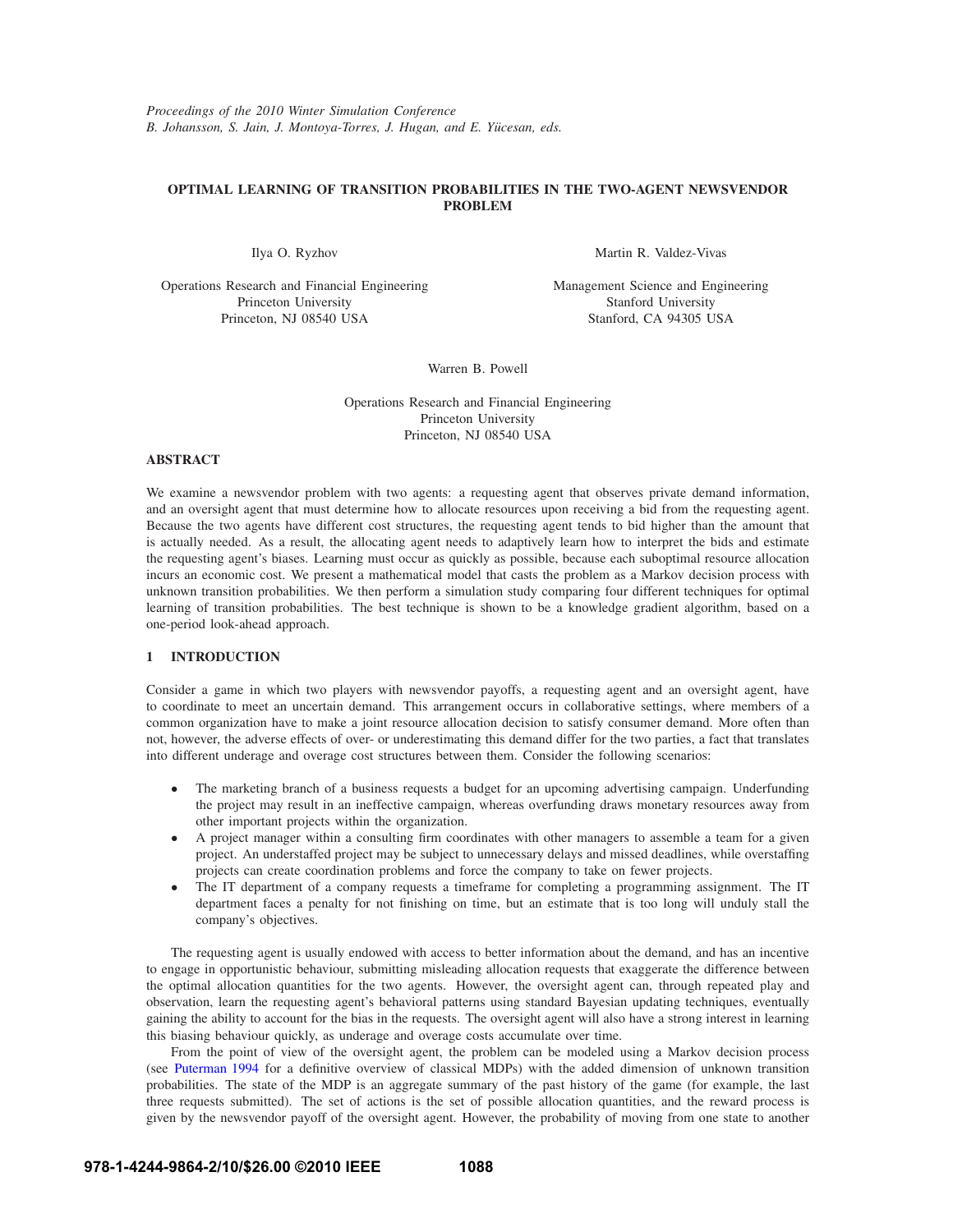depends on the strategy of the requesting agent, which is unknown to the oversight agent. These transition probabilities must be estimated and improved over time as the game progresses. The oversight agent is thus faced with a classic exploration/exploitation tradeoff: it may be necessary to choose an action that appears to be sub-optimal, in the hope of collecting new information about the bias of the requesting agent that could help lower costs later on. The problem of making sequential decisions under an evolving belief structure is known as "optimal learning."

Despite a rich literature on single-agent newsvendor problems (see Petruzzi and Dada 1999 and Khouja 1999 for further references), few studies have considered coordination between two agents with newsvendor payoffs. Numerous studies on supply chain coordination analyze production decisions between retailers and manufacturers, and design contractual incentives to achieve optimal production levels (see e.g. Cachon 2003 for an overview). An alternate approach considers the effects of exchanging information on demand forecasts and production capabilities (see e.g. Chen 2003). However, these studies consider the perspective of a central planner optimizing costs over the entire supply chain, whereas the two-agent newsvendor problem deals with information acquisition and adaptive strategies on each player's aggregate costs. Information sharing does not consider the dimension of optimal learning.

Bayesian optimal learning has been widely studied in the context of simple problems such as ranking and selection (see Bechhofer, Santner, and Goldsman 1995 and Kim and Nelson 2006) and multi-armed bandits (see e.g. Gittins 1989 or Berry and Fristedt 1985). Optimal learning has also been studied in the context of the singleagent newsvendor problem, where it is necessary to learn an uncertain demand. Nahmias and Smith (1994) and Agrawal and Smith (1998) represent frequentist approaches. Bayesian methods for cases of fully observable demand can be found in Scarf (1959), Clark and Scarf (1960), and Azoury (1985). The case of censored demands is covered in Lariviere and Porteus (1999), Ding, Puterman, and Bisi (2002) and Bensoussan, Cakanyildirim, and Sethi (2007), and reviewed by Berk, Gürler, and Levine (2007). All of these studies focus on the issue of information collection, and do not involve a physical state variable.

An early approach to learning with a physical state (Bellman and Kalaba 1959) applied classical dynamic programming techniques after expanding the state variable to include the information about the transition probabilities (the "hyperstate" or "knowledge state"). However, the size of the state variable quickly becomes intractably large under this approach. The work by Cozzolino, Gonzalez-Zubieta, and Miller (1965) derives an optimal solution for a simple example with two physical states, but is also unable to handle larger problems. Similar approaches can be found in Martin (1967) and Satia and Lave (1973).

Duff and Barto (1996) applied concepts from the Bayesian optimal learning literature by placing Dirichlet priors on the transition probabilities, and viewing the problem of choosing an action as an instance of the multi-armed bandit problem. The resulting algorithm is only outlined, without much discussion of implementation. Later studies by Dearden, Friedman, and Russell (1998) and Mannor et al. (2007) place a Bayesian prior on the value function, whereas Dearden, Friedman, and Andre (1999) and Strens (2000) place the priors on the transition probabilities. Other Bayesian approaches have been considered in the literature on partially observable MDPs, with a detailed survey available in Ross et al. (2008).

We tackle the problem using the concept of knowledge gradients, which originally appeared in Gupta and Miescke (1996) as an approach to the ranking and selection problem. The knowledge gradient (KG) method chooses the action that maximizes the expected single-period improvement in the estimate of the optimal objective value. This approach was studied in greater detail by Frazier, Powell, and Dayanik (2008), and then extended to other classes of optimal learning problems, such as ranking and selection with correlated rewards (Frazier, Powell, and Dayanik 2009), ranking and selection with unknown measurement noise (Chick, Branke, and Schmidt 2010) and multi-armed bandits (Ryzhov, Powell, and Frazier 2009, Ryzhov and Powell 2009). The work by Ryzhov and Powell (2010) derives a KG policy for an offline learning problem where the objective is to solve a path-finding problem on a graph with unknown arc lengths. However, the physical structure of the graph only comes into play when solving the shortest-path problem, not when deciding what to measure.

In this paper, we propose a KG policy for the problem of learning on an MDP with unknown transition probabilities. We show how the expected single-period improvement can be computed exactly, and we also suggest how the computational cost of the policy can be reduced. We also give the implementation of the local bandit approximation method of Duff and Barto (1996), which was not done in the original paper. Finally, we present experimental results comparing KG to local bandit approximation and other methods.

## **2 MATHEMATICAL MODEL**

Consider a demand process *D* that is unknown to both players. Further, suppose that the requesting agent can make a noisy observation of the demand at time *n* given by  $\hat{D}^n \sim \mathcal{N}(D^n, \sigma^2)$ . The variance  $\sigma^2$  can be interpreted as the accuracy of the demand forecast made by the requesting agent.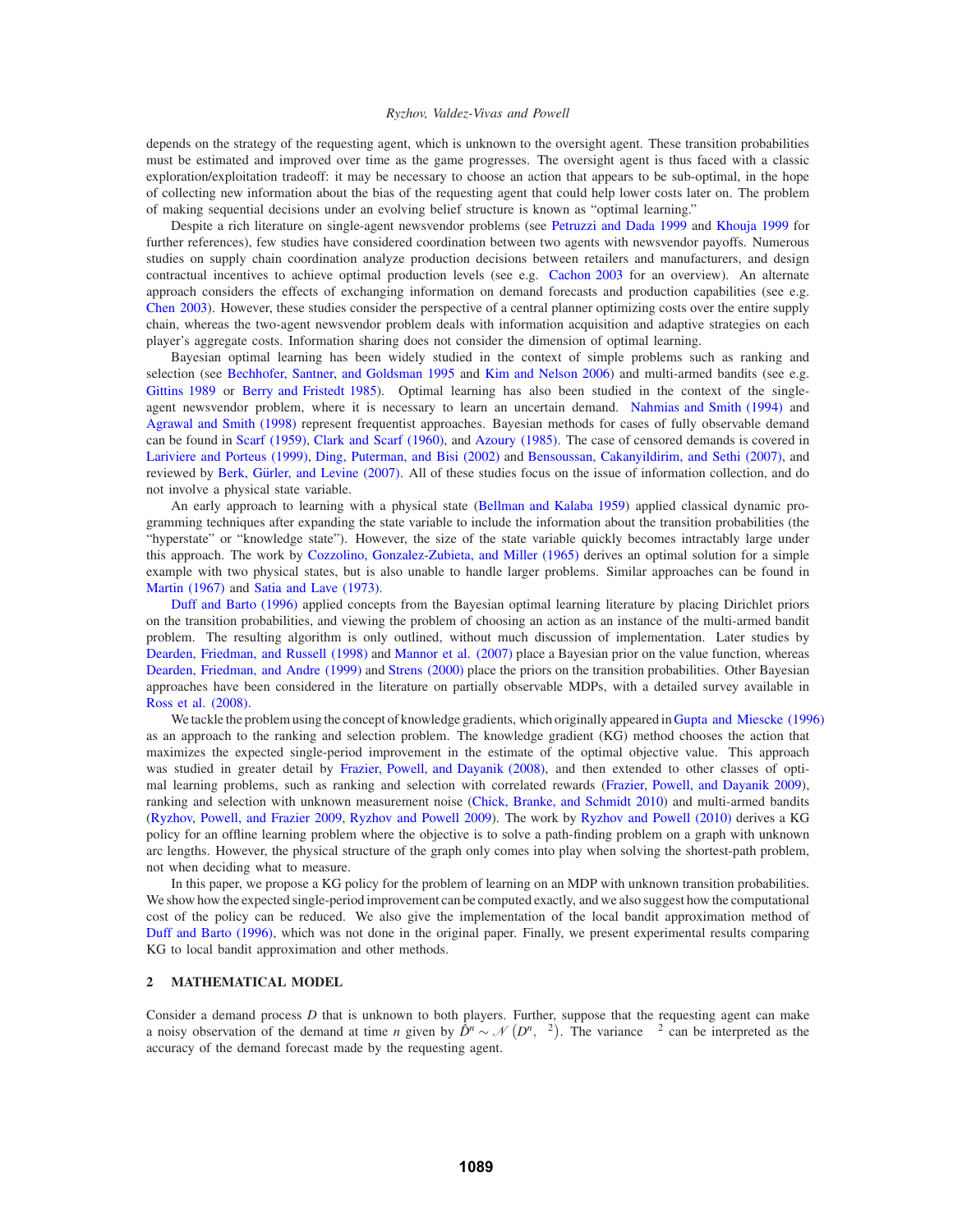## **2.1 Generation of the request**

Let  $c_r^u$  and  $c_r^o$  be the underage and overage costs of the requesting agent. In the *n*th play of the game, the requesting agent's cost function for an allocation quantity  $\tilde{x}^n$  is the standard newsvendor payoff:

$$
C^{R}(D^{n}, \tilde{x}^{n}) = c_{r}^{u}(D^{n} - \tilde{x}^{n})^{+} + c_{r}^{o}(\tilde{x}^{n} - D^{n})^{+}.
$$

The requesting agent minimizes costs by ordering at the critical quartile (Arrow, Harris, and Marschak 1951), or

$$
q^{n,*} = \hat{D}^n + \sigma \Phi^{-1} \left( \frac{c_r^u}{c_r^u + c_r^o} \right).
$$

However, in most cases, the oversight agent is more conservative than the requesting agent, with a lower underage cost relative to overage cost. Letting  $c_a^u$  and  $c_a^o$  be the underage and overage costs of the oversight agent, we have  $\frac{c_a^u}{c_a^o} < \frac{c_t^u}{c_f^o}$ . From the point of view of the oversight agent, the optimal allocation quantity given  $\hat{D}^n$  is

$$
\tilde{x}^{n,*} = \hat{D}^n + \sigma \Phi^{-1} \left( \frac{c_a^u}{c_a^u + c_a^o} \right) < q^n. \tag{1}
$$

Because the oversight agent prefers to allocate less than the requesting agent asks for, the latter may adopt a strategy of employing a bias or padding term  $\beta$  when making requests. Thus, the actual order quantity submitted by the requesting agent at time *n* is

$$
Q^n = q^{n,*} + \beta^n. \tag{2}
$$

In practice, the oversight agent does not see the observation  $\hat{D}^n$  when making a decision, and only has access to the request  $Q^n$ . Then, (1) can be rewritten in terms of  $\beta^n$  as

$$
\tilde{x}^{n,*} = Q^n + \sigma \left( \Phi^{-1} \left( \frac{c_a^u}{c_a^u + c_a^o} \right) - \Phi^{-1} \left( \frac{c_r^u}{c_r^u + c_r^o} \right) \right) - \beta^n.
$$

We can express the cost incurred by the oversight agent in the *n*th play, given the decision  $x^n \in \mathcal{X}$ , is expressed in terms of the differential

$$
x^{n} = \tilde{x}^{n} - \left(Q^{n} - \sigma \Phi^{-1} \left(\frac{c_{r}^{u}}{c_{r}^{u} + c_{r}^{o}}\right)\right)
$$
\n(3)

that was allocated in relation to the request  $Q<sup>n</sup>$ . The newsvendor cost for the oversight agent now depends on the bias, and is given by

$$
C^{O}(S^{n}, x^{n}, \beta^{n}) = c_{a}^{u} [-(x^{n} + \beta^{n})]^{+} + c_{a}^{o} [x^{n} + \beta^{n}]^{+}.
$$
\n(4)

With the representation in (4), we can restate the oversight agent's decision problem in terms of choosing the differential  $x^n$  rather than the allocation quantity  $\tilde{x}^n$  itself. The request  $Q^n$  is now contained in the decision variable. By considering the differential (how much to over- or underfund the request) rather than the request itself, the bias becomes the only uncertain quantity in the problem.

We assume that the bias  $\beta^n$  is drawn from a finite set  $\{b_1,...,b_K\}$  where  $b_K > ... > b_1$ . The distribution of  $\beta^n$ depends on the degree of cooperation between agents. If the requesting agent expects full cooperation from the oversight agent,  $\beta^n$  will tend to be small; if the requesting agent believes that the oversight agent is likely to underfund the request,  $β<sup>n</sup>$  will be more likely to be large. The requesting agent can infer the oversight agent's responsiveness from an aggregate expression of the past history of the moves made in the game up to time *n*, represented by a scalar

$$
s^{n} = h^{n} (\beta^{0}, x^{0}, ..., \beta^{n-1}, x^{n-1}),
$$
\n(5)

where  $h^n$  is a discretizing function mapping the previously observed costs into some finite set. For a given cost history *s* at time *n*, the bias  $\beta^n$  is a discrete random variable with probability mass function given by

$$
P(\beta^n = b_k | s) = \rho_{s,k}.
$$

If *S* is the number of possible cost histories, the biases can be completely characterized by an  $S \times K$  matrix called  $\rho$ , where element  $\rho_{s,k}$  is as given above. The bias process  $(\beta^n)_{n=0}^{\infty}$  is thus Markovian with respect to the sigma-algebra  $\mathcal{F}^n$  generated by the first *n* moves made by both agents.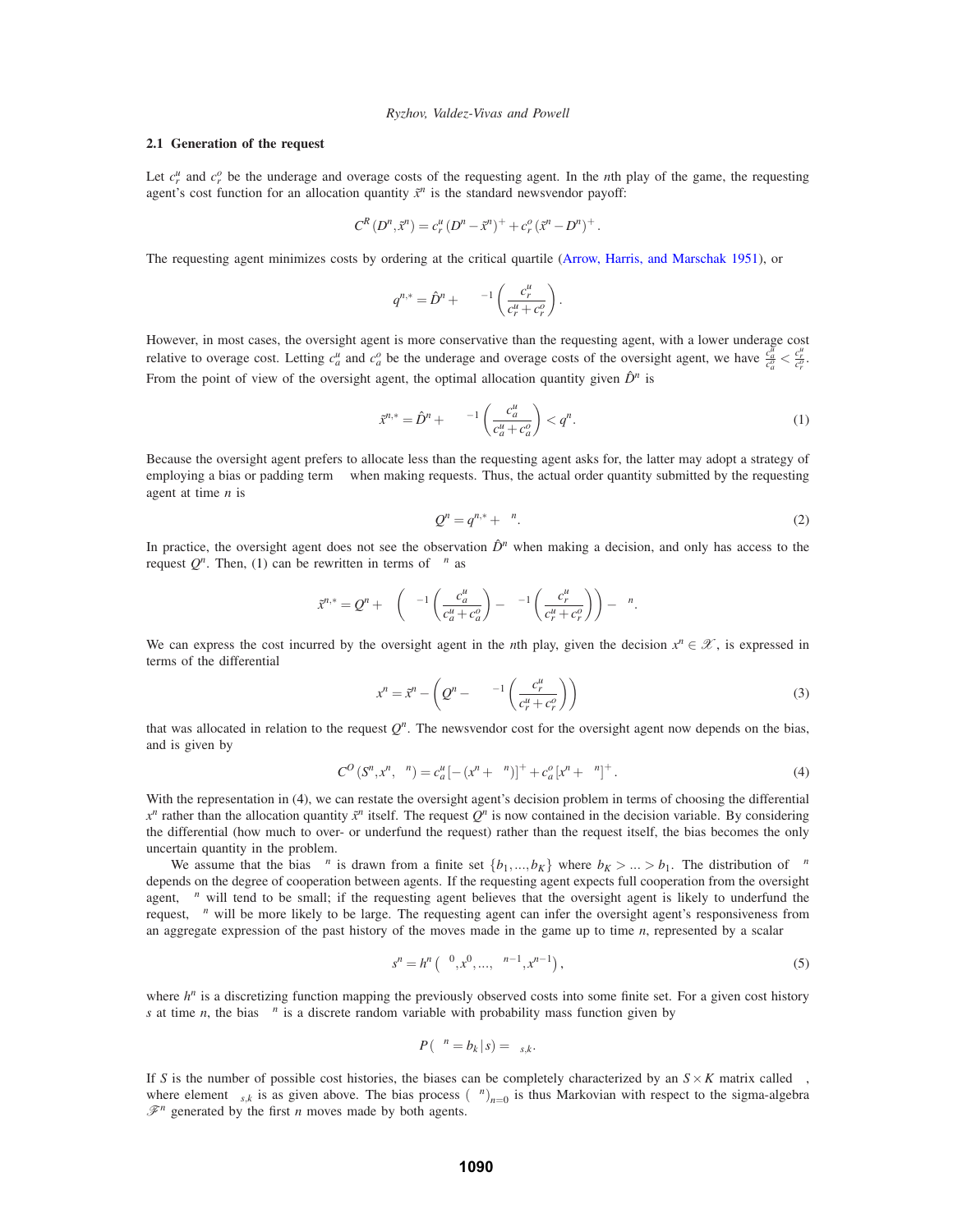### **2.2 Markov decision process model**

Suppose that the matrix  $\rho$  is known to the oversight agent. This assumption is relaxed in Section 3, where we assume that the oversight agent holds imperfect beliefs about the biasing behaviour that can be improved through learning. We model the decision problem of the oversight agent using a Markov decision process.

The decision made by the oversight agent at time *n* depends on the history  $s^n$  of the game as given in (5). We thus refer to  $s^n$  as the *physical state* of the MDP. The decision itself is a quantity  $x^n$ , as defined in (3). We denote by  $\mathcal X$ the set of all possible differentials available to the oversight agent, and assume that  $\mathscr X$  is finite (e.g. a discretization of an interval). Once a decision is made, the next state is determined by a function  $s^{n+1} = S^M(s^n, x^n, \beta^n)$  where  $S^M$  is determined by (5). The quantity  $\beta^n$  will not become known to the oversight agent until time  $n+1$ . However, we index it by *n* to reflect the fact that it is set by the requesting agent at time *n*.

The oversight agent must choose an allocation policy  $\pi$  to minimize the total discounted cost,

$$
\inf_{\pi} \mathbb{E} \sum_{n=0}^{\infty} \gamma^n C^O\left(s^n, X^{\pi, n}(s^n), \beta^n\right),\tag{6}
$$

where  $X^{\pi,n}$  is a decision rule associated with the policy  $\pi$  that maps the state  $s^n$  to an action  $X^{\pi,n}(s^n) \in \mathcal{X}$ . The allocation policy that solves (6) can be found by solving Bellman's equation (see Puterman 1994) using value iteration, policy iteration, or linear programming methods.

#### **2.3 A learning model for transition probabilities**

Suppose now that the oversight agent does not know the biasing beliefs  $\rho$  exactly. Following the precedent of Silver (1963) and Martin (1967), we use Dirichlet priors to capture the oversight agent's uncertainty about  $\rho$ . Given a set of unknown transition probabilities  $p_1,..., p_K$  for K outcomes and a vector of parameters  $\alpha = (\alpha_1,...,\alpha_K)$  with all  $\alpha_k \geq 0$ , the Dirichlet density is given by

$$
f(p_1, ..., p_K; \alpha_1, ..., \alpha_K) = \frac{\Gamma(\prod_{k=1}^K \alpha_k)}{\prod_{k=1}^K \Gamma(\alpha_k)} \prod_{k=1}^K p_k^{\alpha_k - 1}
$$

for all  $p_1,..., p_K$  satisfying  $p_1 + ... + p_K = 1$ . The notation Γ refers to the gamma function. The resulting marginal estimate of each individual probability  $p_k$  is given by (DeGroot 1970)

$$
\mathsf{IE}\left(p_k\right) = \frac{\alpha_k}{\sum_{k'=1}^K \alpha_{k'}}.
$$

A sample ˆ*p* ∼ *Dir*(α) can be generated (Gelman et al. 2004) by first drawing *Ak* ∼ *Gamma*(<sup>α</sup>*k*,1) for *k* = 1,...,*K* and letting  $\hat{p}_k = A_k / \sum_{k'=1}^K A_{k'}$ .

Let  $\rho_s = (\rho_{s,1}, \ldots, \rho_{s,K})$  denote the biasing behaviour for a given cost history. This vector is unknown to the oversight agent, but we assume that our beliefs about  $\rho_s$  follow a Dirichlet distribution with parameter vector  $\alpha_s^0 = \left(\alpha_{s,1}^0, ..., \alpha_{s,K}^0\right)$ , denoted by  $\rho_s \sim Dir(\alpha_s^0)$ . We assume that  $\rho_s$  and  $\rho_{s'}$  are independent for  $s \neq s'$ . The collection  $\alpha^0 = (\alpha_s^0 \, | \, s)$  is referred to as the *knowledge state*, to distinguish it from the physical state of the MDP.

Every time we choose an action *x* under a cost history *s*, we observe a random transition to a new state. The observation  $W^{n+1}$  is determined using the true, unknown bias probabilities  $\rho_s$ , and thus provides information that can be used to update our beliefs. The random transition can be viewed as a multinomial random variable with 1 trial (the single random transition) and *K* different categories (the possible values of the bias). The pmf of the random observation is given by  $P(W_s^{n+1} = e_k) = \rho_{s,k}$ , where  $e_k$  is a vector of zeros with 1 at position *k*. Note that the random transition depends on the bias  $\beta^n$  that was already chosen by the requesting agent before the action  $x^n$  is selected. Thus,  $W_s^{n+1}$  depends on *s*, but not on the choice of action out of *s*.

Each random transition changes our beliefs about the bias probabilities. Let  $\alpha_s^n$  denote our beliefs about  $\rho_s$  at time *n*. If, at time *n*, the physical state is  $s^n$ , the updating equations for our beliefs are given by

$$
\alpha_s^{n+1} = \begin{cases} \alpha_s^n + \hat{W}_s^{n+1} & \text{if } s = s^n \\ \alpha_s^n & \text{otherwise.} \end{cases}
$$
 (7)

Because the vectors  $\rho_s$  are independent, observing a random transition out of a state with history *s* only changes our beliefs about  $\rho_s$ . This change is made by incrementing the corresponding component of  $\alpha_s^n$  by 1. A derivation of (7) can be found in DeGroot (1970).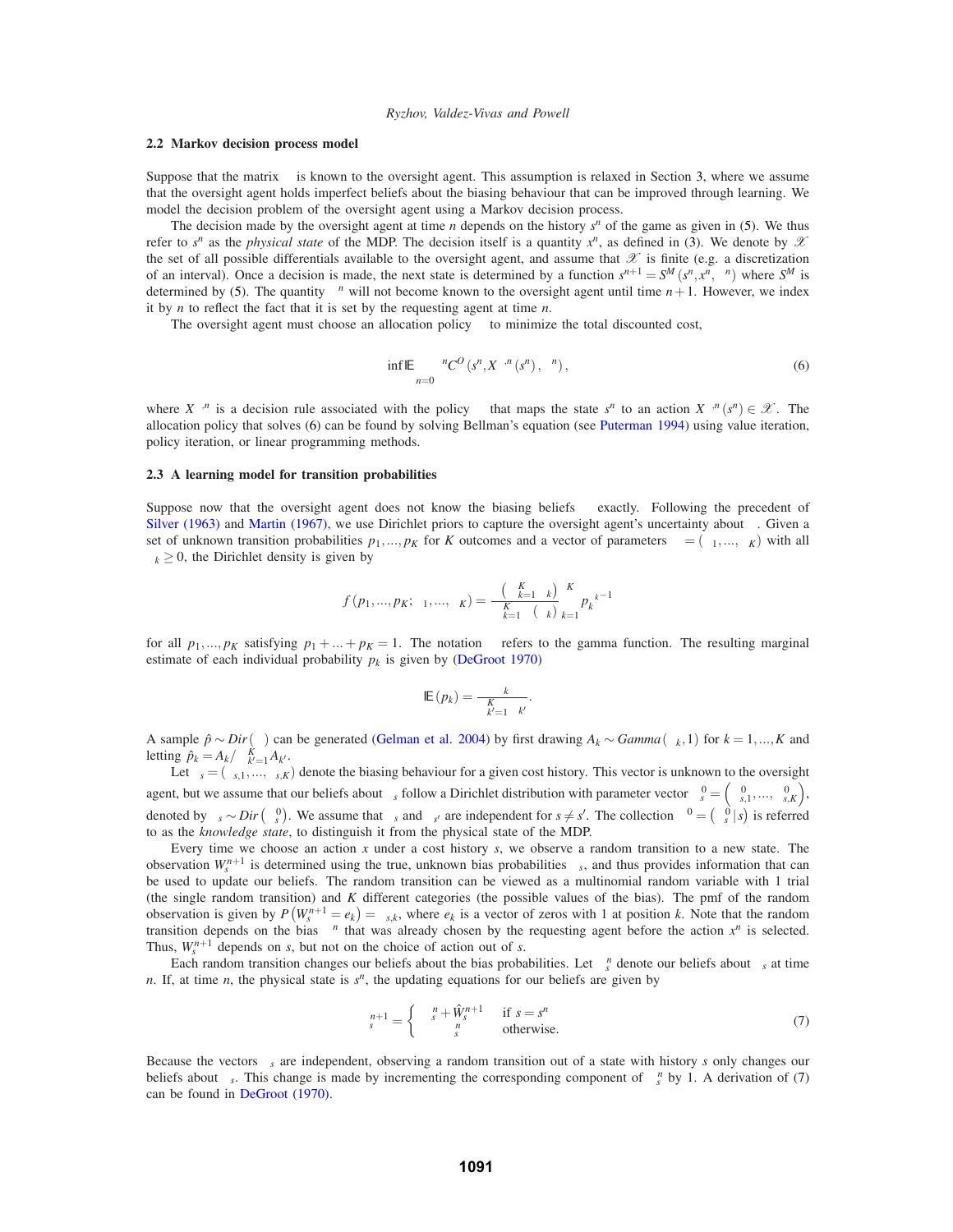In fact, given  $\alpha^n$  and the game history *s*, we can compute the conditional distribution of  $\alpha_n^{n+1}$ . Despite the complexity of the Dirichlet density, this conditional distribution has a simple form that will allow us to present a computable learning policy in Section 3. Proposition 1 gives this result.

**Proposition 1.** *Suppose that, at time n, the physical state of the MDP is s. The conditional distribution of*  $\alpha_n^{n+1}$  *given* <sup>α</sup>*<sup>n</sup> is discrete, with pmf*

$$
\rho_{s,k}^n=P^n\left(\alpha_s^{n+1}=\alpha_s^n+e_k\right)=\frac{\alpha_{s,k}^n}{\sum_{k'=1}^K\alpha_{s,k'}^n}
$$

*where*  $P^n$  *denotes a conditional probability given*  $\alpha^n$ .

**Proof:** The value of  $\alpha_s^{n+1}$  depends on the outcome of the random transition  $W_s^{n+1}$ . We know that  $W_s^{n+1}$  takes values  $e_k$ for  $k = 1, \ldots, K$  and follows a multinomial distribution. Thus, we can apply the tower property of conditional expectation to write

$$
\rho_{s,k}^{n} = \mathbb{E}^{n} \left( P^{n} \left( \alpha_{s}^{n+1} = \alpha_{s}^{n} + e_{k} \, | \, \rho \right) \right) = \mathbb{E} \left( \rho_{s,k} \, | \, \alpha^{n} \right) = \frac{\alpha_{s,k}^{n}}{\sum_{k'=1}^{K} \alpha_{s,k'}^{n}}.
$$

The notation  $\mathbb{E}^n$  denotes a conditional expectation given  $\alpha^n$ .

### **3 LEARNING POLICIES**

We describe three heuristics for optimal learning of transition probabilities in an MDP. The first is the pure exploitation policy, which follows a greedy strategy and does not consider the learning component of the problem when making decisions. The second is the local bandit approximation policy of Duff and Barto (1996), which attempts to reduce the problem to a multi-armed bandit problem. Finally, we apply the knowledge gradient concept of Gupta and Miescke (1996) and Frazier, Powell, and Dayanik (2008) to this setting.

### **3.1 Value iteration and pure exploitation**

With the addition of learning into the problem, the policy  $\pi$  in (6) is a set of decision rules  $X^{\pi,n}$  mapping a physical state  $s^n$  and a knowledge state  $\alpha^n$  to a point in the action space  $\mathscr X$ . We will now give a simple example of such a learning policy.

Suppose that we have made *n* measurements and stopped learning entirely. We will continue to make transitions and collect rewards after time *n*, but we will not be allowed to use these transitions to update our beliefs, so  $\alpha^{n'} = \alpha^n$ for all  $n' > n$ . Then, our best guess of the optimal policy is the policy produced by the classic value iteration algorithm (an overview of this and other classic MDP algorithms is available in Puterman 1994), assuming that the true transition probabilities are given by the time-*n* beliefs  $\alpha^n$ . This procedure, which we refer to as  $\alpha^n$ -value iteration, initializes  $v^0$  (*s*) = 0 for all possible physical states *s*, and iterates

$$
v^{m}(s) = \min_{x \in \mathcal{X}} \sum_{k=1}^{K} \rho_{s,k}^{n} (C^{O}(s, x, b_{k}) + \gamma v^{m-1} (s^{M}(s, x, b_{k})))
$$
\n(8)

for all *s* until  $\max_{s} |v^{m}(s) - v^{m-1}(s)|$  is within some specified tolerance level, then returns the policy  $\pi_{n}$  that chooses actions by solving (8) using the final approximation  $v^{\pi n}$  obtained from the procedure. If desired, value iteration can be replaced by any classic MDP algorithm.

The *pure exploitation* policy is defined to be the policy that makes a decision according to the policy  $\pi_n$  obtained from  $\alpha^n$ -value iteration, but then proceeds to update the beliefs using (7), and uses  $\alpha^{n+1}$ -value iteration to recompute the policy that seems to be the best under the new beliefs. The pure exploitation decision rule is

$$
X^{Exp,n}(s^n, \alpha^n) = \arg\min_{x \in \mathcal{X}} \sum_{k=1}^K \rho_{s^n,k}^n \left[ C^O(s^n, x, b_k) + \gamma v^{\pi_n} \left( S^M(s^n, x, b_k) \right) \right]. \tag{9}
$$

#### **3.2 Local bandit approximation**

The local bandit approximation (LBA) policy by Duff and Barto (1996) removes the physical state from the problem, and uses techniques from the multi-armed bandit literature to make decisions. Suppose that we are at time *n*. We can use  $\alpha^n$ -value iteration to obtain the policy  $\pi_n$ . If we fix this policy, the MDP reduces to a Markov chain  $Y_n$  whose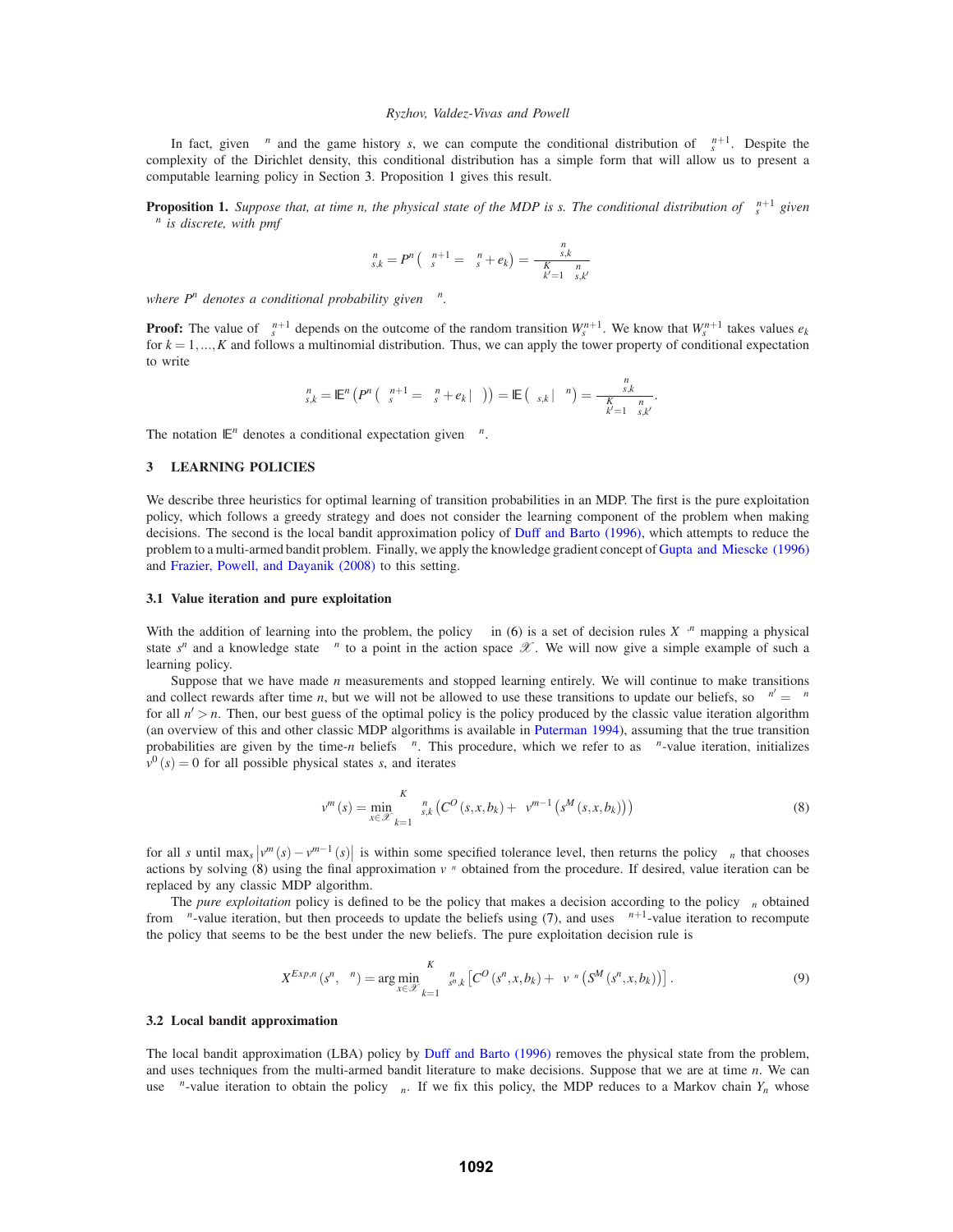transition probabilities are given by

$$
P(Y_{n+1} = S^M(s, X^{\pi_n}(s), b_k) | Y_n = s) = \rho_{s^n,k}^n.
$$

When we make a random transition out of state *s*, we incur a cost of the form

$$
f(s, S^{M}(s, X^{\pi_{n}}(s), b_{k})) = C^{O}(s, X^{\pi_{n}}(s), b_{k}).
$$

We can let

$$
\tau_{s,s'} = \min\{n \ge 0 | Y_n = s', \quad Y_0 = s\}
$$

be the number of transitions required for this Markov chain to reach state *s*′ for the first time, given that it starts in state *s*. The quantities

$$
R(s,s') = \mathbb{E}\left(\sum_{n=0}^{\tau_{s,s'}-1} \gamma^n f(Y_n, Y_{n+1}) | Y_0 = s\right)
$$

$$
T(s,s') = \mathbb{E}\left(\sum_{n=0}^{\tau_{s,s'}-1} \gamma^n | Y_0 = s\right)
$$

represent the expected discounted cost incurred and time elapsed up to time <sup>τ</sup>*s*,*s*′ , and can be computed using first-transition analysis on *Yn*.

Then, given that the MDP is in state  $s^n$ , define

$$
g_{x}(s^{n}, \alpha^{n}) = \frac{\sum_{k=1}^{K} \rho_{s^{n},k}^{n} \left[ C^{O}(s^{n}, x, b_{k}) + \gamma R \left( S^{M}(s^{n}, x, b_{k}), s^{n} \right) \right]}{1 + \gamma \sum_{k=1}^{K} \rho_{s^{n},k}^{n} T \left( S^{M}(s^{n}, x, b_{k}), s^{n} \right)}.
$$
\n(10)

If we choose action *x* out of state  $s^n$ , we will transition to state  $S^M(s^n, x, b_k)$  with a certain probability, after which we will follow the policy  $\pi_n$ . When we do so, we will make  $\tau_{S^M(s^n,x,b_k),s^n}$  transitions before we return to the state  $s^n$ . Thus, (10) represents the expected total discounted cost per unit of expected discounted time that we receive during the sojourn between visits to *sn*.

Equation (10) is analogous to the reward-per-unit-time representation of Gittins indices for multi-armed bandits. Gittins indices were first developed by Gittins and Jones (1974), and this particular representation is discussed e.g. by Duff (1995). Thus,  $g_x(s^n, \alpha^n)$  is like a Gittins index for the action *x*, with the sojourn costs and times determined by policy  $\pi_n$  after the first transition. The LBA policy then makes the decision with the smallest cost-per-unit-time,

$$
X^{LBA,n}(s^n, \alpha^n) = \arg\min_{x \in \mathcal{X}} g_x(s^n, \alpha^n). \tag{11}
$$

If we were maximizing a reward instead of minimizing a cost, we would take the argmax in (11) rather than the argmin.

At each time step, LBA views the process as stateless; the downstream rewards are incorporated into the calculation of (10), and the problem reduces to a choice between  $|\mathcal{X}|$  different reward processes, each of which leads back to the present location. To compute Gittins indices for all processes, we must first compute  $\pi_n$ , then solve  $2 \cdot |\mathcal{X}|$  systems of *S*×*S* linear equations.

## **3.3 The knowledge gradient policy**

We apply the knowledge gradient concept, studied by Gupta and Miescke (1996) and Frazier, Powell, and Dayanik (2008) originally for the ranking and selection problem, to the setting of MDPs with unknown transition probabilities. In Ryzhov and Powell (2009), this concept is stated as "choosing the measurement that would be optimal if it were the last chance to learn." We assume that we are in state  $s^n$  at time *n*, and the  $(n+1)$ st transition will be the last one to impact our beliefs. That is,  $\alpha^{n'} = \alpha^{n+1}$  for  $n' > n+1$ . Then, we need to choose one action at time *n*, and we will switch to the policy  $\pi_{n+1}$  starting at time  $n+1$ .

Suppose that we make a decision *x* at time *n*. By Proposition 1, we know that  $\alpha_{s}^{n+1}$  is discrete with *K* possible values, and  $\alpha_{s'}^{n+1}$  is known for all  $s' \neq s$ . Let  $\alpha_{s'}^{n+1,k} = \alpha_{s'}^{n} + e_k$  denote the kth possible value of  $\alpha_{s'}^{n+1}$ . By Proposition 1, the conditional probability of this outcome given  $\alpha^n$  is  $\rho^n_{s^n,k}$ .

For each outcome  $k = 1,...,K$ , we can run  $\alpha^{n+1,k}$ -value iteration to obtain a vector  $v^{\pi_{n+1}^k}$  representing the infinitehorizon value of being in each state, given that we see outcome  $k$  in the random transition out of  $s^n$  at time  $n$ . We can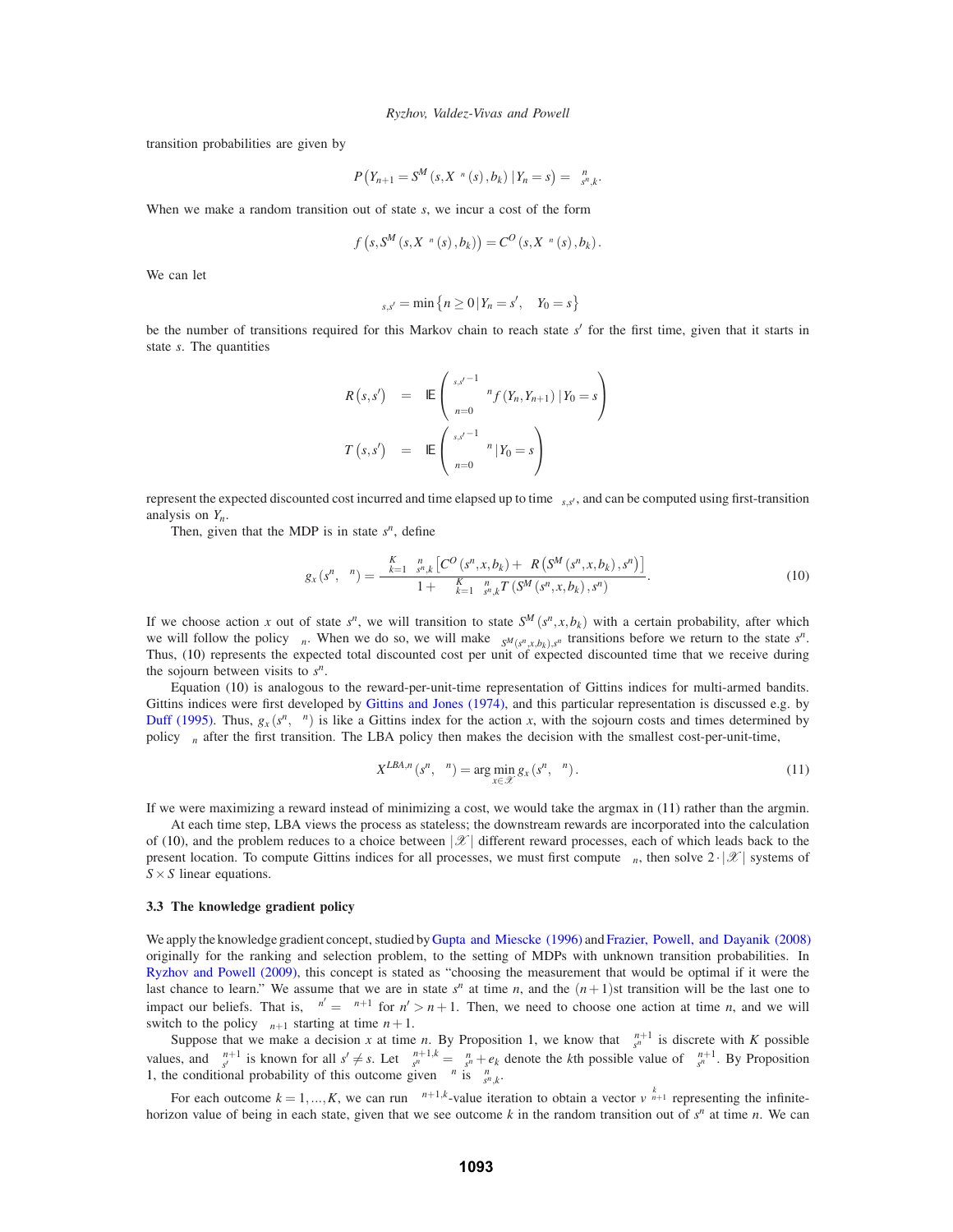take an expectation over all possible outcomes of this transition to obtain

$$
I\!E_{s^n,x}^n v^{\pi_{n+1}} = \sum_{k=1}^K \rho_{s^n,k}^n v^{\pi_{n+1}^k} \left( S^M \left( s^n, x, b_k \right) \right), \tag{12}
$$

where the expectation  $\mathbb{E}_{s^n,x}^n$  is given  $\alpha^n$  and the state-action pair  $(s^n, x)$ . If we observe the *k*th outcome on the random transition out of *s<sup>n</sup>* after making the decision *x*, it follows that  $s^{n+1} = S^M(s^n, x, b_k)$ . The time-*n*+1 infinite-horizon value of being in this state is then  $v^{\pi_{n+1}^k} \left( S^M(s^n, x, b_k) \right)$ .

The knowledge gradient policy chooses the optimal action to take at time *n*, under the assumption that we will stop learning at time  $n+1$ . We can do this by solving a modified version of Bellman's equation given by

$$
X^{KG,n}(s^{n}, \alpha^{n}) = \arg\min_{x \in \mathscr{X}} \sum_{k=1}^{K} \rho_{s^{n},k}^{n} \left[ C^{O}(s^{n}, x, b_{k}) + \gamma v^{\pi_{n+1}^{k}} \left( S^{M}(s^{n}, x, b_{k}) \right) \right].
$$

The KG decision rule can be rewritten as

$$
X^{KG,n}(s^{n}, \alpha^{n}) = \arg \min_{x \in \mathcal{X}} \sum_{k=1}^{K} \rho_{s^{n},k}^{n} C^{O}(s^{n}, x, b_{k}) + \gamma \sum_{k=1}^{K} \rho_{s^{n},k}^{n} \left[ v^{\pi_{n+1}^{k}} \left( S^{M}(s^{n}, x, b_{k}) \right) - v^{\pi_{n}} \left( S^{M}(s^{n}, x, b_{k}) \right) \right] + \gamma \sum_{k=1}^{K} \rho_{s^{n},k}^{n} v^{\pi_{n}} \left( S^{M}(s^{n}, x, b_{k}) \right).
$$

Define the *knowledge gradient* (KG) value of action *x* in state  $s^n$  to be

$$
v_{s^{n},x}^{KG,n} = \mathbb{E}_{s^{n},x}^{n} v^{\pi_{n}}(s^{n+1}) - v^{\pi_{n+1}}(s^{n+1})
$$
  

$$
= \sum_{k=1}^{K} \rho_{s^{n},k}^{n} \left[ v^{\pi_{n}}(S^{M}(s^{n}, x, b_{k})) - v^{\pi_{n+1}^{k}}(S^{M}(s^{n}, x, b_{k})) \right].
$$
 (13)

Then, the KG decision rule becomes

$$
X^{KG,n}(s^n,\alpha^n) = \arg\min_{x \in \mathcal{X}} \left\{ \sum_{k=1}^K \rho_{s^n,k}^n \left[ C^O\left(s^n, x, b_k\right) + \gamma v^{\pi_n} \left( S^M\left(s^n, x, b_k\right) \right) \right] \right\} - \gamma v^{KG,n}.
$$
 (14)

This expression is very similar to Bellman's equation for infinite-horizon MDPs, with one crucial difference. In addition to the one-period contribution function and the downstream reward, we also consider the expected improvement  $v_{s^n,x}^{KG,n}$ in our estimate of the downstream cost that we obtain as a result of choosing action *x*. To put it another way, the KG factor  $v_{s^n,x}^{KG,n}$  is a bonus for action *x* representing the value of the information that we can obtain by choosing this action out of state  $s<sup>n</sup>$  at time *n*. Note that our algorithm computes this quantity exactly (unlike e.g. the value of perfect information quantity of Dearden, Friedman, and Andre 1999, which must be estimated using Monte Carlo sampling).

For each action available to us in state  $s^n$ , we must compute  $v^{\pi_{n+1}^k}$  for all outcomes *k* in order to compute the KG factor using (13). Thus, it is necessary to solve  $K \cdot |\mathcal{X}|$  value iteration problems in each time step. At the same time, the computational cost depends only on the size of the action space and the set of possible biases, not on the size of the space of all possible knowledge states. Furthermore, it is possible to substantially reduce the computational cost of the KG policy by "fast-starting" the value iteration algorithm in each time step. Instead of initializing  $v^0 = 0$  when running (8), we can initialize value iteration at time  $n+1$  with the output of value iteration at time *n*.

Table 1 shows the running times of the first three iterations of a MATLAB implementation of the KG policy for problems of various sizes. Because KG requires us to solve  $K \cdot |\mathcal{X}|$  value iteration problems, we measure problem size in terms of this quantity. The first iteration (time  $n = 0$ ) is the most computationally expensive. Starting at  $n = 1$ , however, we are able to fast-start value iteration with the results from the previous time step. We can observe a speedup by a factor of five or more between  $n = 0$  and  $n = 1$ . This allows KG to handle problems whose size ranges in the hundreds of thousands, after the hurdle of the first time step.

## **4 SIMULATION STUDY**

Two learning policies can be compared by running them on randomly generated MDPs, in which the true transition probabilities  $\rho$  are generated along with the other parameters. The policies are not allowed to see the true values  $\rho$ when making decisions. However, the random transition made by an MDP after an action has been chosen can be determined using the true probabilities. Thus, the discounted long-run reward collected by a policy is based on the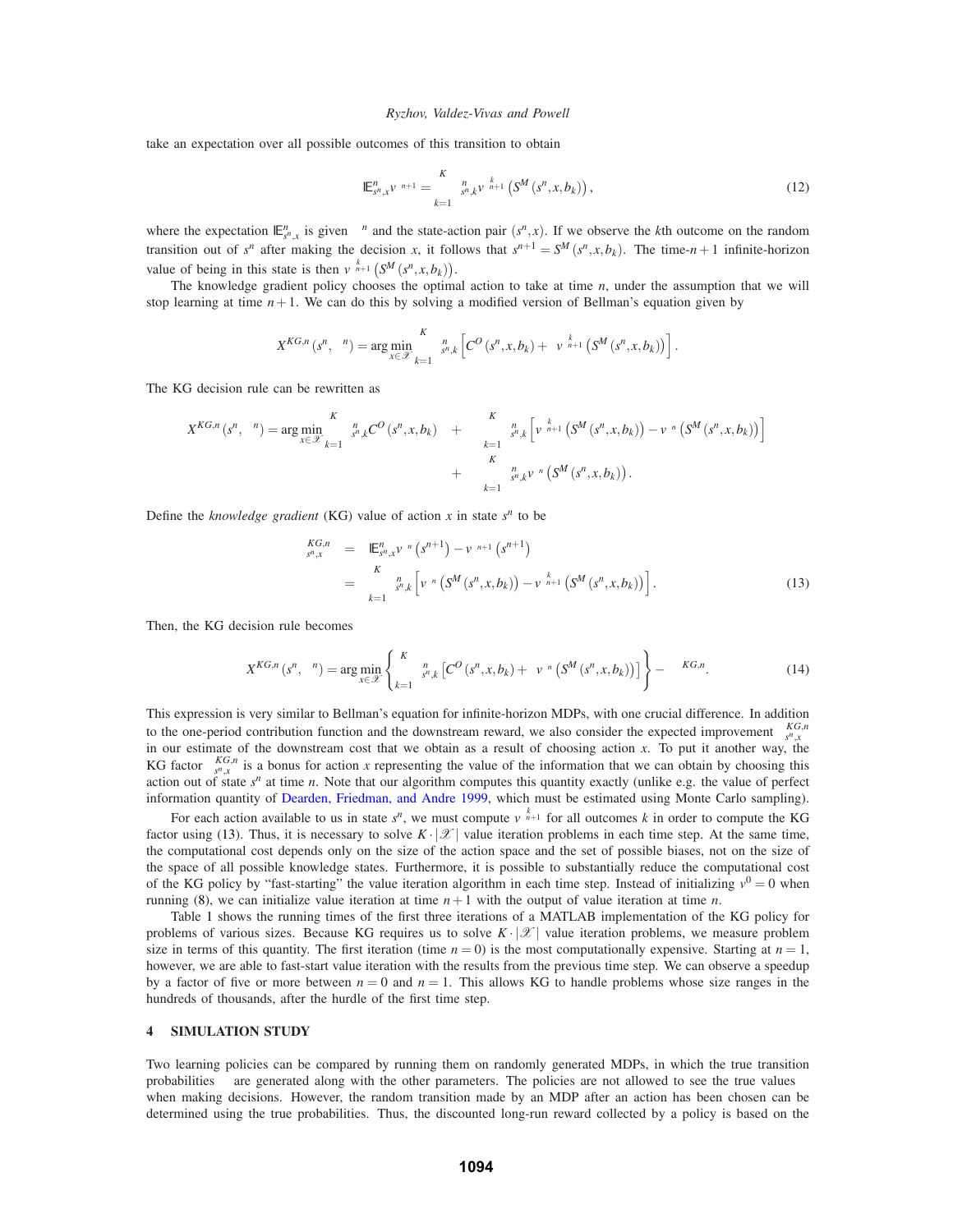

Figure 1: Results for (a) 15 truth-from-prior problems, and (b) 15 equal-prior problems.

true probabilities, though the decisions themselves are based on the beliefs  $\alpha^n$ . Our performance measure for a given problem is the difference in discounted long-run reward collected by two policies on that problem, averaged over  $10<sup>4</sup>$ sample paths. These sample paths are divided into groups of 500 to obtain approximately normal estimates of the performance measure, which can then be used to obtain standard errors. It is necessary to generate many sample paths in order to make a decisive comparison of two policies. However, this substantially increases the computation time, and requires us to use small problems for our numerical experiments. If one were to use a policy in practice, one would only run it once, and the computation time would be closer to the numbers in Table 1.

We considered four policies: the KG policy from (14), pure exploitation policy from (9), the LBA policy from (11), and the Value of Information Exploration (VIE) policy of Dearden, Friedman, and Andre (1999). The VIE policy approximates the expectation of the true value function by taking Monte Carlo samples from the prior distribution. For every Monte Carlo sample, we then solve a value iteration problem. To ensure a fair comparison, we set the number of Monte Carlo samples in VIE equal to the number of value iteration problems solved by KG. Thus, both VIE and KG required approximately the same computational effort. We ran every policy for 30 iterations.

In our experiments, the history function  $h^n$  from (5) was defined in such a way as to discretize the cost incurred by the requesting agent in the most recent game,

$$
\tilde{C}^{R}\left(x^{n-1},\beta^{n-1}\right)=c_{r}^{u}\left[-\left(x^{n-1}+\beta^{n-1}\right)\right]^{+}+c_{r}^{o}\left[x^{n-1}+\beta^{n-1}\right]^{+},
$$

| Size $(K \cdot  \mathcal{X} )$ | $n=0$     | $n=1$    | $n=2$       |
|--------------------------------|-----------|----------|-------------|
| 20                             | 0.068s    | 0.010s   | 0.019s      |
| 72                             | 0.164s    | 0.057s   | 0.054s      |
| 272                            | 0.613s    | 0.185s   | 0.170s      |
| 1056                           | 2.688s    | 0.755s   | 0.610s      |
| 4160                           | 15.432s   | 3.784s   | 1.977s      |
| 16512                          | $2m$ $2s$ | 26.131s  | 8.041s      |
| 65792                          | $19m$ 31s | $3m$ 49s | $3m$ 42s    |
| 262656                         | 4h 30m    | 46m 48s  | $43m$ $45s$ |

Table 1: Running time of KG policy with fast-starting.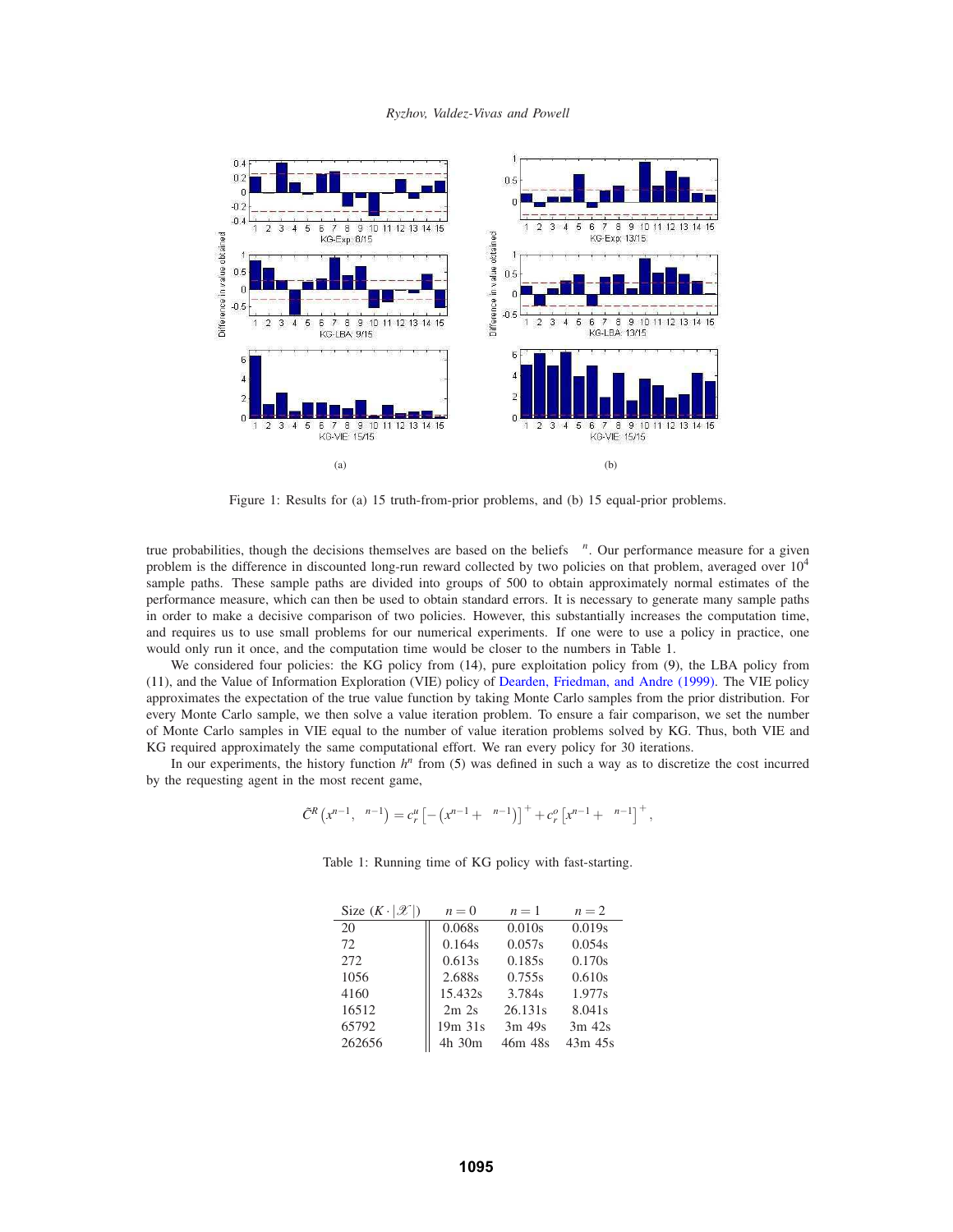into five levels. From the point of view of the requesting agent, it is natural to adopt less of a bias when this historical value is small, and more of a bias when it is large. Every problem we considered had randomly generated cost structures, all of which obeyed the property  $\frac{c_u^u}{c_a^o} < \frac{c_v^u}{c_r^o}$ .

Two types of problems were generated. In the *truth-from-prior* problems, the true transition probabilities  $\rho$  are generated from the prior  $\alpha^0$ , as assumed by the model. This represents a setting where the prior beliefs are reasonably accurate, and provide useful starting information. The initial priors themselves were chosen in such a way as to reflect the intuitive biasing behaviour explained above. In the *equal-prior* problems, all elements of  $\alpha^0$  are set to 1, and the true probabilities  $\rho$  are chosen to reflect the intuitive behaviour. This represents a setting where we have no prior belief about which transitions are more likely. We generated 15 MDPs of each type. Each MDP had five states and four actions. The small problem size is dictated by the necessity of running each policy many times to obtain an accurate comparison.

Figures 1(a) and 1(b) show the simulation results for both problem types. The bars represent the difference in discounted long-run reward collected by the two policies in each comparison. Bars above zero represent problems where KG outperformed a competing policy. For example, "KG-Exp: 8/15" means that the KG policy outperformed pure exploitation on 8 out of 15 problems. The dotted lines represent  $\pm 2$  times the average standard error across all comparisons.

We see that KG is generally competitive against pure exploitation. KG loses on seven truth-from-prior problems, but only one of these losses is statistically significant. Similarly, of the eight problems where KG wins, two are statistically significant. In the equal-prior case, KG has more of an edge, achieving a statistically significant margin of victory on six out of fifteen problems, while never losing by a statistically significant amount. Pure exploitation yields good performance on truth-from-prior problems because they consider a setting in which the prior beliefs are accurate on average. Thus, the action that seems to be the best based on the current beliefs usually is the best. However, in the equal-prior case, the performance of pure exploitation suffers noticeably.

KG also performs competitively against LBA. While KG suffers four statistically significant losses in the truthfrom-prior case, it achieves a statistically significant margin of victory on seven problems. On the equal-prior problems, KG outperforms LBA by a significant margin nine times, while being (barely) significantly outperformed only once.

The VIE policy is outperformed by KG in all of the experiments, almost always by a significant margin. This is especially noteworthy since both KG and VIE solve the same number of value iteration problems in every time step. However, KG consistently yields significantly better performance with the same computational effort.

We conclude that KG is competitive against a variety of learning policies under both types of priors. If the prior reveals enough information, a simple policy like pure exploitation tends to achieve good results. However, KG seems to have an especial advantage in a setting where the prior reveals little information about the problem. It is important to note that this is precisely the type of problem where it is important to learn well and quickly.

### **5 CONCLUSION**

We have presented a stochastic model for the two-agent newsvendor problem from the point of view of the oversight agent. The problem is modeled using a Markov decision process in which the transition probabilities represent the biasing behaviour of the requesting agent. The oversight agent has the ability to adaptively learn this behaviour using a Bayesian model with Dirichlet priors and multinomial observations. We have proposed a policy for optimal learning in this setting, based on the knowledge gradient concept from the ranking and selection literature. This work is the first to apply this concept to a problem with a physical state. The KG policy is intuitive and easy to implement.

The computational complexity of the policy depends on the size of the physical state space, but does not grow over time. Like the Value of Information Exploration policy of Dearden et al. (1999), the KG policy solves a number of value iteration problems in order to choose an action. However, experimental results suggest that, when VIE and KG solve the same number of value iteration problems, KG consistently yields significantly better performance with the same computational effort. Our experiments also show that KG is competitive against other policies such as the local bandit approximation policy of Duff and Barto (1996).

While computational cost remains an issue in very large problems, one can use fast-starting for a large speed boost in all but the first iteration. With this modification, the algorithm can potentially handle problems with large state spaces, as long as the action space is not too large. Additional methods for decreasing running time are an interesting subject for future work. However, we believe that the KG approach as we have presented it offers an interesting new perspective on the problem of learning on an MDP with unknown transition probabilities.

### **ACKNOWLEDGMENTS**

This research was supported in part by AFOSR contract FA9550-08-1-0195 through the Center for Dynamic Data Analysis.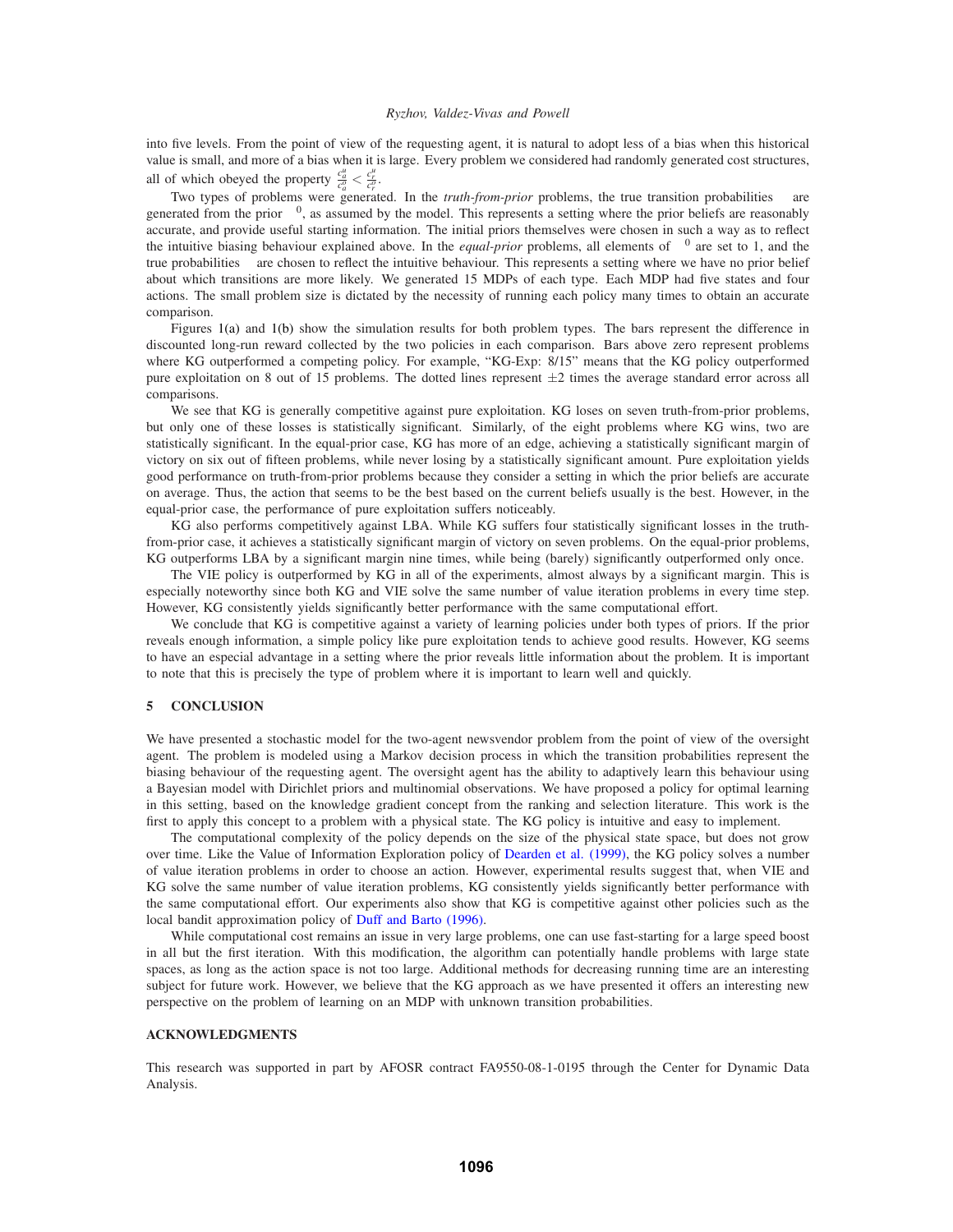### **REFERENCES**

Agrawal, N., and S. Smith. 1998. Estimating negative binomial demand for retail inventory management with unobservable lost sales. *Naval Research Logistics* 43 (6): 839–861.

Arrow, K., T. Harris, and T. Marschak. 1951. Optimal inventory policy. *Econometrica* 19 (3): 250–272.

- Azoury, K. 1985. Bayes solution to dynamic inventory models under unknown demand distribution. *Management Science* 31 (9): 1150–1160.
- Bechhofer, R., T. Santner, and D. Goldsman. 1995. *Design and analysis of experiments for statistical selection, screening and multiple comparisons*. New York: John Wiley and Sons.
- Bellman, R., and R. Kalaba. 1959. On adaptive control processes. *IRE Transactions on Automatic Control* 4 (2): 1–9.
- Bensoussan, A., M. Cakanyildirim, and S. Sethi. 2007. A multiperiod newsvendor problem with partially observed demand. *Mathematics of Operations Research* 32 (2): 322–344.
- Berk, E., Ü. Gürler, and R. Levine. 2007. Bayesian demand updating in the lost sales newsvendor problem: A two-moment approximation. *European Journal of Operational Research* 182 (1): 256–281.
- Berry, D. A., and B. Fristedt. 1985. *Bandit problems*. London: Chapman and Hall.
- Cachon, G. 2003. Supply chain coordination with contracts. In *Handbooks of Operations Research and Management Science, vol. 11: Supply Chain Management*, ed. S. Graves and A. de Kok, 229–340. North-Holland Publishing, Amsterdam.
- Chen, F. 2003. Information sharing and supply chain coordination. In *Handbooks of Operations Research and Management Science, vol. 11: Supply Chain Management*, ed. S. Graves and A. de Kok, 341–421. North-Holland Publishing, Amsterdam.
- Chick, S., J. Branke, and C. Schmidt. 2010. Sequential Sampling to Myopically Maximize the Expected Value of Information. *INFORMS J. on Computing* 22 (1): 71–80.
- Clark, A., and H. Scarf. 1960. Optimal policies for a multi-echelon inventory problem. *Management Science* 6 (4): 475–490.
- Cozzolino, J., R. Gonzalez-Zubieta, and R. Miller. 1965. Markov decision processes with uncertain transition probabilities. Technical Report 11, Operations Research Center, MIT.
- Dearden, R., N. Friedman, and D. Andre. 1999. Model-based Bayesian Exploration. In *Proceedings of the 15th Conference on Uncertainty in Artificial Intelligence*, 150–159.
- Dearden, R., N. Friedman, and S. Russell. 1998. Bayesian Q-learning. In *Proceedings of the 14th Conference on Uncertainty in Artificial Intelligence*, 761–768.
- DeGroot, M. H. 1970. *Optimal Statistical Decisions*. Hoboken, NJ: John Wiley and Sons.
- Ding, X., M. Puterman, and A. Bisi. 2002. The censored newsvendor and the optimal acquisition of information. *Operations Research* 50 (3): 517–527.
- Duff, M. 1995. Q-learning for bandit problems. Technical Report 95-26, Department of Computer Science, U. Mass Amherst.
- Duff, M., and A. Barto. 1996. Local bandit approximation for optimal learning problems. *Advances in Neural Information Processing Systems* 9:1019–1025.
- Frazier, P. I., W. B. Powell, and S. Dayanik. 2008. A knowledge gradient policy for sequential information collection. *SIAM Journal on Control and Optimization* 47 (5): 2410–2439.
- Frazier, P. I., W. B. Powell, and S. Dayanik. 2009. The knowledge-gradient policy for correlated normal rewards. *INFORMS J. on Computing* 21 (4): 599–613.
- Gelman, A., J. Carlin, H. Stern, and D. Rubin. 2004. *Bayesian data analysis*. CRC Press.
- Gittins, J. 1989. *Multi-armed bandit allocation indices*. New York: John Wiley and Sons.
- Gittins, J. C., and D. M. Jones. 1974. A dynamic allocation index for the sequential design of experiments. In *Progress in Statistics*, ed. J. Gani, 241–266.
- Gupta, S., and K. Miescke. 1996. Bayesian look ahead one-stage sampling allocations for selection of the best population. *Journal of statistical planning and inference* 54 (2): 229–244.
- Khouja, M. 1999. The single-period (newsvendor) problem: literature review and suggestions for future research. *OMEGA-International Journal of Management Science* 27 (5): 537–553.
- Kim, S., and B. Nelson. 2006. Selecting the best system. In *Handbooks of Operations Research and Management Science, vol. 13: Simulation*, ed. S. Henderson and B. Nelson, 501–534. North-Holland Publishing, Amsterdam.
- Lariviere, M. A., and E. Porteus. 1999. Stalking Information: Bayesian Inventory Management with Unobserved Lost Sales. *Management Science* 45 (3): 346–363.
- Mannor, S., D. Simester, P. Sun, and J. Tsitsiklis. 2007. Bias and variance approximation in value function estimates. *Management Science* 53 (2): 308–322.
- Martin, J. 1967. *Bayesian Decision Problems and Markov Chains*. John Wiley and Sons.
- Nahmias, S., and S. Smith. 1994. Optimizing inventory levels in a two-echelon retailer system with partial lost sales. *Management Science* 40 (5): 582–596.